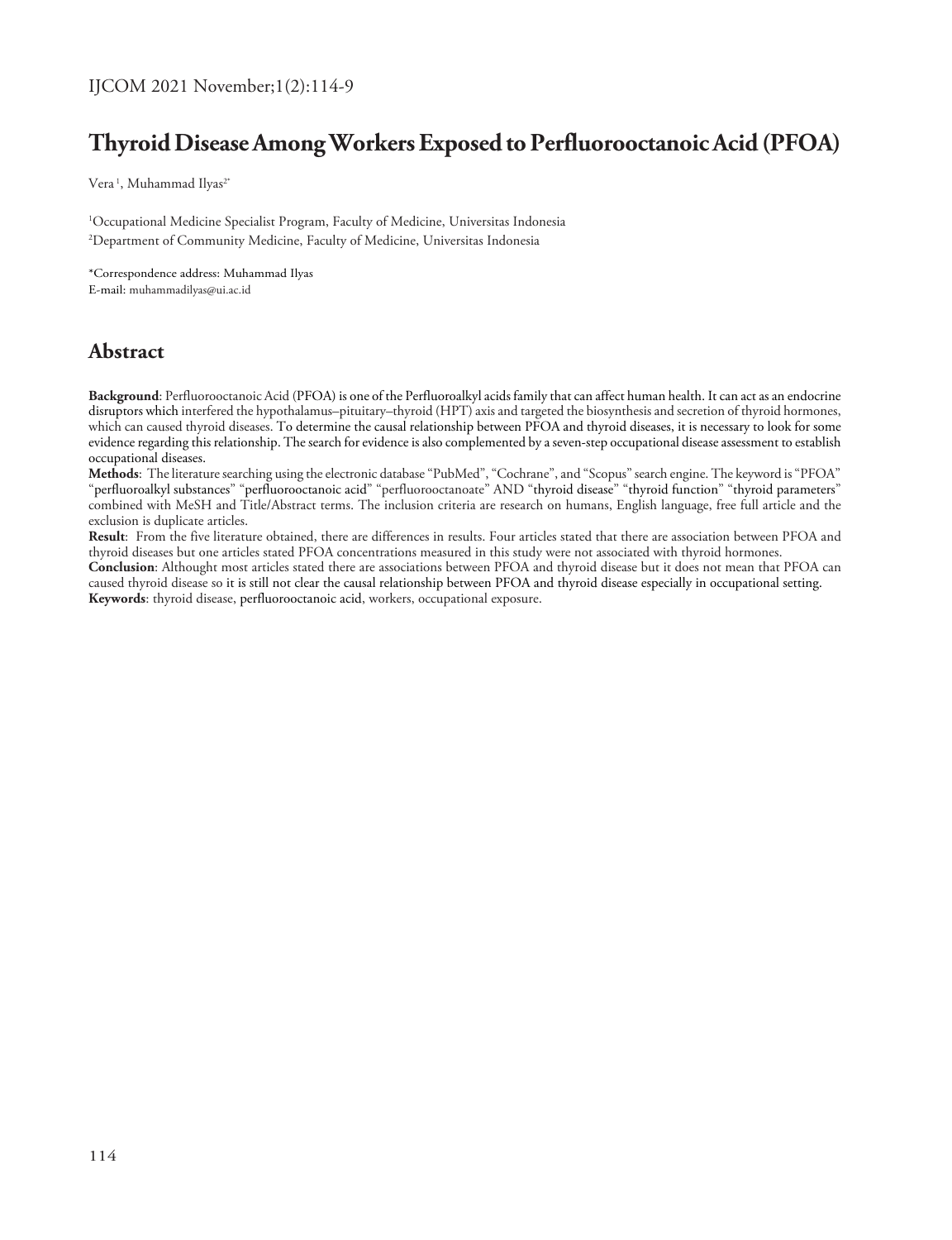#### **Introduction**

The perfluoroalkyl substances (PFAS) are a family of synthetic, highly stable perfluorinated compounds with a wide range of uses in industrial and consumer products, from stain- and water-resistant coatings for carpets and fabrics to fast-food contact materials, fireresistant foams, paints, and hydraulic fluids. Two of the PFAS most concern are the eight-carbon–chain perfluorooctane sulfonate (PFOS) and perfluorooctanoic acid (PFOA, also known as C8).<sup>1</sup>

The major exposure pathways for PFOA were proposed to be oral exposure resulting migration from paper packaging and wrapping into food, general food and water ingestion, inhalation from impregnated clothes, and dust ingestion. In Indonesia, PFOA are used in textile industries, non-stick cookware (Maxim teflon), fire extinguisher (Sevvo, Dexter), soccer shoes, outdoor paralel and canned fish.<sup>2,3</sup>

PFOA is both lipo and hydrophobic, and after absorption will bind to proteins in serum rather than accumulating in lipids. It has a half life in blood serum around 3,8-4 years dan human biomonitoring of the general population in various countries has shown that, PFOA may also be present in breast milk, liver, seminal fluid, and umbilical cord blood.<sup>2</sup>

PFOA can bind to nuclear receptors, such as peroxisome proliferator–activating receptor (PPARα) and act as a potential endocrine disruptor. As an endocrine disruptors, PFOA can interfere with the hypothalamus–pituitary–thyroid (HPT) axis and target the the biosynthesis and secretion of thyroid hormones, which caused thyroid disease. Studies revealed the thyroid disease that experienced by participant after exposed to FPOA can be hypothyroidism, hyperthyroidism or thyroid cancer.<sup>2,4</sup>

To determine the causal relationship between PFOA and thyroid diseases, it is necessary to look for some evidence regarding this relationship. The search for evidence is also complemented by a sevenstep occupational disease assessment to establish occupational diseases.

### **Methods**

A literature review was conducted on May 20, 2020 through a search of PubMed database using the keyword "PFOA" OR "perfluoroalkyl substances" OR "perfluorooctanoic acid" OR "perfluorooctanoate" AND "thyroid disease" OR "thyroid function" OR "thyroid parameters". Under this strategy, 41 articles were obtained.

Another search strategy was carried out on the same date using Cochrane database using the keyword "PFOA" OR "perfluoroalkyl substances" OR "perfluorooctanoic acid" OR "perfluorooctanoate" AND "thyroid disease" OR "thyroid function" OR "thyroid parameters". Under this strategy, 2 articles were obtained.

A database search of the Scopus was also conducted, using the "PFOA" OR "perfluoroalkyl substances" OR "perfluorooctanoic acid" OR "perfluorooctanoate" AND "thyroid disease" OR "thyroid function" OR "thyroid parameters", and under this strategy, 10 articles was obtained. Figure 1 below explain about the searching strategy flowchart.

After 5 articles were selected, it were critical appraised based on Criteria by Oxford Centre for Evidence-Based Medicine Levels of Evidence. The table 1 below explain about the critical appraisal of the 5 articles.

#### **Result**

The first article by Winquist A, Steenland  $K^5$  (2014), studied the association between a wide PFOA exposure range and thyroid disease among community members and plant workers in a large longitudinal cohort study. In this article, 28,560 community cohort participants from C8 Health Project and 4,391 worker cohort participants who work at the chemical plant during 1948-2002 were recruited after completed a questionnaire about demographics, health-related behaviors, lifetime personal medical history and reported thyroid disease diagnosis. In retrospective analysis, using the cumulative exposure metric, the HRs for functional thyroid disease for quintiles 2-5 versus quintile 1 were 1.21,1.17,1.27, and 1.28 for the sexes combined (log-linear trend test: HR per  $log \mu g/ml - yr = 1.03$ ,  $P = 0.09$ ). The trend was more pronounced among women (HRs for quintiles 2-5 vs. quintile 1 = 1.24, 1.27, 1.36, and 1.37; HR per log  $\mu$ g/ml-yr = 1.04, P = 0.03) and was absent among men (FIRs for quintiles 2-5 vs. quintile  $1 = 1.12, 0.83, 1.01$ , and 1.05; HR per log μg/ml-yr= 1.01, P=0.85). In prospective analysis, there was a suggestion of an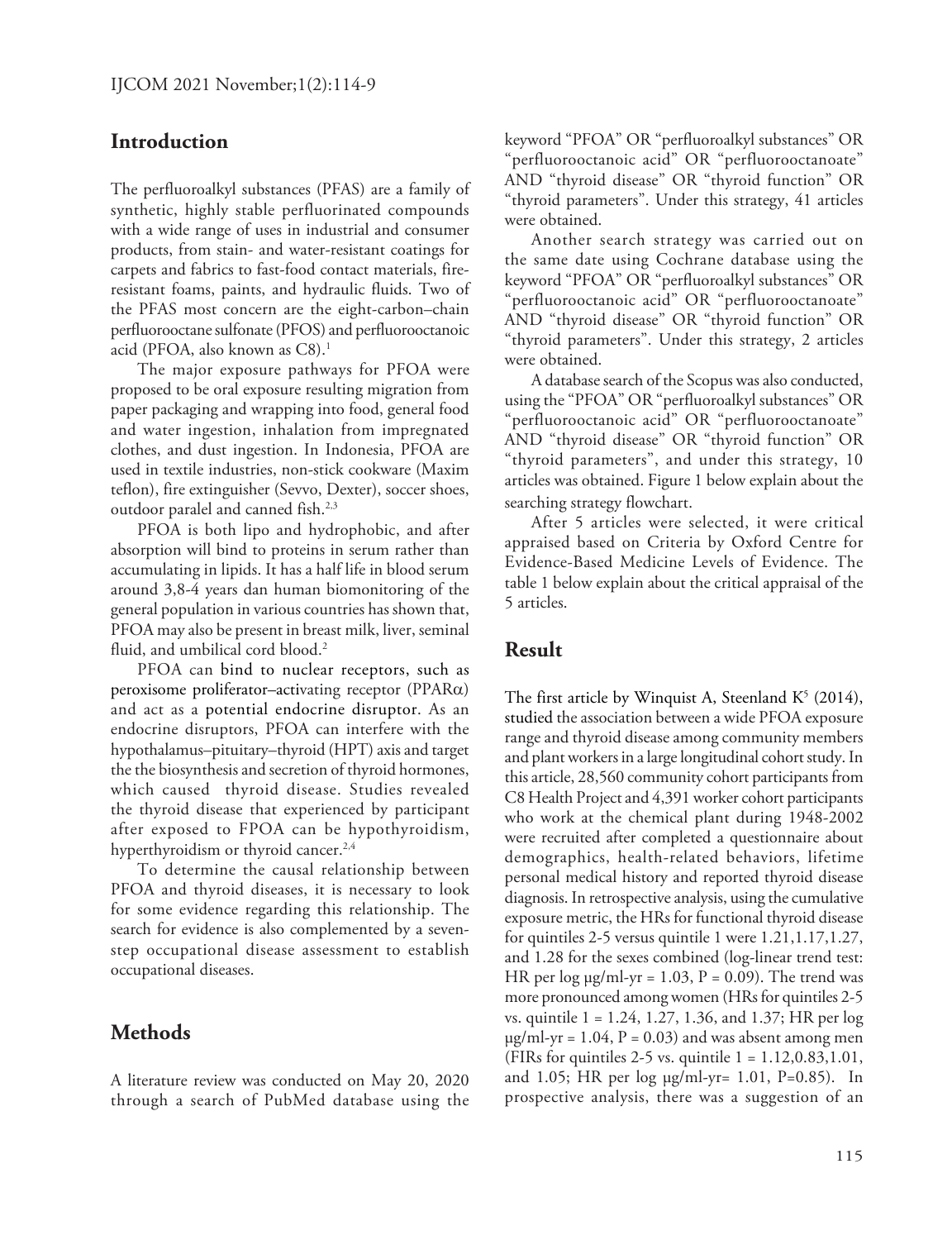

Figure 1. Searching Strategy Flowchart

**Table 1.** Critical Appraisal of the Selected Articles Based on Criteria by Oxford Centre for Evidence-Based Medicine Levels of Evidence

| <b>Articles</b>           |                 |                           |                                                      |                                    |                                     |                                 |                           |                                                        |                      |
|---------------------------|-----------------|---------------------------|------------------------------------------------------|------------------------------------|-------------------------------------|---------------------------------|---------------------------|--------------------------------------------------------|----------------------|
|                           | Design<br>Study | Number of<br>Participants | Outcome measure<br>both<br>ways in<br>dno.18<br>same | ηp<br><b>Enough Follow</b><br>time | for<br>Diagnostic test<br>causation | preceded<br>outcome<br>Exposure | Dose response<br>gradient | $\boldsymbol{\mathsf{s}}$<br>Consistent study<br>study | Level of<br>Evidence |
| Winquist A, et al (2014)  | <b>CH</b>       | 32.951                    | Yes                                                  | Yes                                | Yes                                 | Yes                             | Yes                       | Yes                                                    | 2a                   |
| Steenland K, et al (2015) | <b>CH</b>       | 3.713                     | Yes                                                  | Yes                                | Yes                                 | Yes                             | Yes                       | Yes                                                    | 2a                   |
| Knox SS, et al (2011)     | CS              | 52.296                    | Yes                                                  | N <sub>o</sub>                     | Yes                                 | Yes                             | N <sub>o</sub>            | Yes                                                    | 3 <sub>b</sub>       |
| Melzer D, et al $(2010)$  | CS              | 3.974                     | Yes                                                  | No                                 | Yes                                 | Yes                             | Yes                       | Yes                                                    | 3 <sub>b</sub>       |
| Olsen GW, et al (2007)    | CS              | 506                       | Yes                                                  | No                                 | Yes                                 | Yes                             | N <sub>o</sub>            | Yes                                                    | $\overline{4}$       |

Note: CH = Cohort; CS = Cross sectional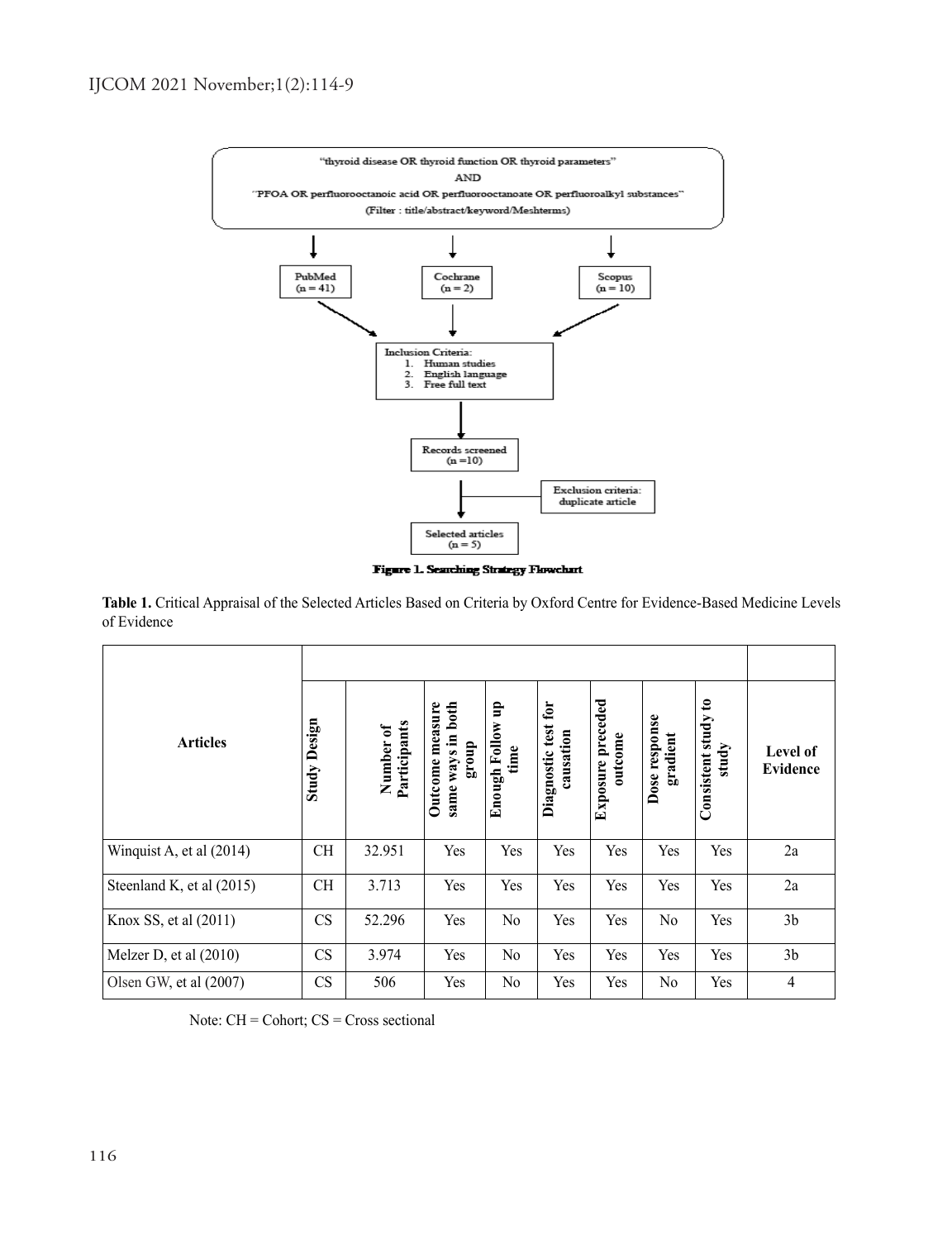increasing hazards of functional thyroid disease with increasing cumulative exposure among men (HRs for quintiles 2-5 vs. quintile  $1 = 1.35, 1.37, 1.44,$  and  $1.85$ ; HR per  $log \mu g/ml$ -year = 1.14, P=0.09).

The second article by Steenland K, Zhao L, Winquist  $A<sup>6</sup>$  (2015), studied about disease incident only among PFOA-exposed workers in Dupont Plant, West Virginia. About 3,713 participants cohort had retrospective exposure estimates and were included in this study. All participants were interviewed twice from 2008-2011 with the second interview seeking data about any new disease incidence since the first interview and the author using job exposure metrix (JEM) to estimated the restrospective yearly PFOA serum levels. There are a significant positive trend using the log of cumulative exposure for ulcerative colitis (n=28, p <0.05) and for rheumatoid arthritis (p=0.04, n=23). Prostate cancer (p 0,10; n=129), non-hepatitis (n=35, p=0,08) and male thyroid disease (n=82, p=0.06) showed a suggestive positive trends across quartile but there are some negative trends found in bladder cancer and asthma with medication.

The third article by Knox SS, Jackson T, Frisbee SJ, Javins B, Ducatman AM7 (2011), studied about the extent to which PFOA and perfluorooctane sulfonate (PFOS) were associated with altered thyroid function in thyroid hormones in a large population based study. This is a cross sectional analysis of 52.296 adults with a year or more of exposure to PFOA from drinking water. Analysis were stratified by gender and age group  $\left( <20 - 50 \right)$  years and >50 years) and the outcomes were tyroxine, T3 uptake and thyroid stimulating hormone (TSH). There was a significant positive association between serum PFOA and tyroxine in women in both age group ( $_\beta$  = 0.05, p=<0.0001; and  $_\beta$  = 0.08, p=<0.0001 for women  $\leq 50$  and  $> 50$ , respectively) and in men  $> 50$  $($ <sup>6</sup> = 0.06, p=<0.001) after adjustment for covariates. In both age group of women and in men >50 years there was a small but significant inverse association between PFOA and T3 uptake. The association between PFOS and thyroid hormone resembles with PFOA.

The fourth article by Melzer D, Rice N, Depledge MH, Henley WE, Galloway TS<sup>1</sup> (2010), studied about associations between serum PFOA and PFOS concentrations and thyroid disease prevalence in representative samples of the U.S. general population. 3,974 adult participants were asked about thyroid disease diagnosed by physician in the National Health and Nutrition Examination Survey (NHANES) for

1999–2000, 2003–2004, and 2005–2006. The serum PFOA and PFOS measured using high performance liquid chromatography. In fully adjusted logistic models, women with PFOA  $\geq$  5.7 ng/mL were more likely to report current treated thyroid disease (OR = 2.24; 95% CI, 1.38–3.65;  $p = 0.002$ ) compared with PFOA  $\leq$ 4.0 ng/mL and it had near significant similar trend in men (OR = 2.12; 95% CI, 0.93–4.82; *p* = 0.073). For PFOS, in men we found a similar association for those with PFOS  $\geq$  36.8 ng/mL versus  $\leq$  25.5 ng/mL (OR = 2.68; 95% CI, 1.03–6.98; *p* = 0.043) and in women this association was not significant.

The fifth article by Olsen GW, Zobel LR $(2007)$ , studied the hypothesis that PFOA may be positively associated with increased blood lipid, hepatic and thyroid function across the three 3M fluorochemical production facilities. About 506 participants were included and their blood lipid, hepatic and thyroid function were measured. Most lipid, hepatic and thyroid function and PFOA had a p value <0.05 and can be concluded that there were no association between PFOA concentration with blood lipid, hepatic dan thyroid function.

### **Discussion**

To determine the causal relationship between PFOA and thyroid disease, seven steps of occupational diagnosis can be applied.

The first step is to determine the clinical diagnosis. Thyroid disease can be established by anamnesis, physical examination, and supportive examination such as laboratory finding for thyroid function, neck ultrasound (USG) and fine needle aspiration.

The second step is to determine the exposure in the workplace. Workers can be exposed to PFOA through inhalation, skin, eyes and ingestion. In this case, we can ask the worker about PFOA exposure in the workplace and then we can measured PFOA concentration in the working environment. We also monitor PFOA concentration in human body, so biomonitoring is needed. Measurement of serum or whole-blood PFOA concentrations is the standard accepted biomarker of exposure in humans.<sup>2</sup>

The third step is to determine whether there is a relationship between exposure to disease. This relationship should be based on the previous five selested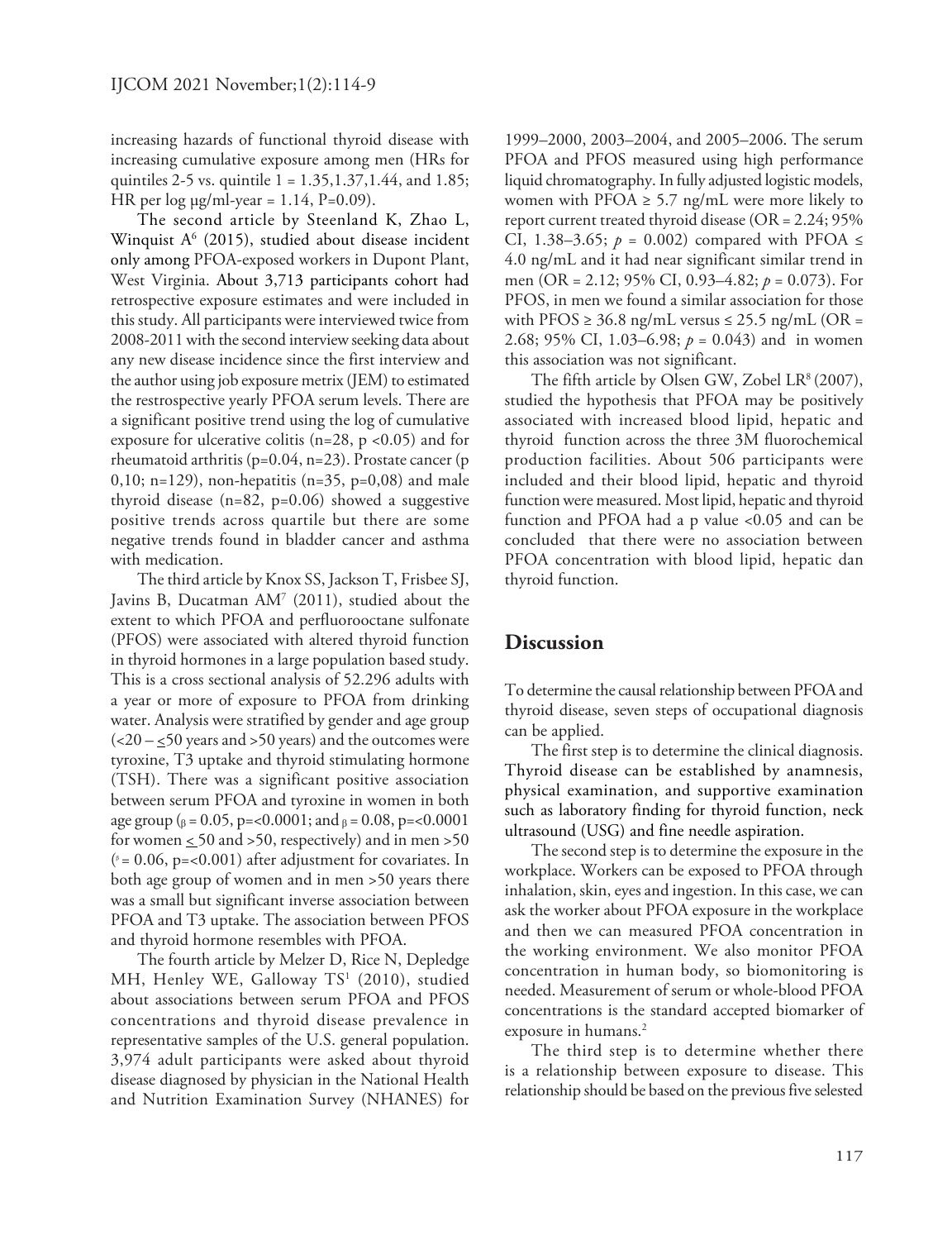articles and applying the Bradford Hill criteria used to determine whether there is sufficient evidence that PFOA can cause tyroid disease:

- 1. Strength of association All articles except article 5 revealed that there are association between serum PFOA with thyroid function or thyroid disease.
- 2. Consistency
	- There are other studies that revealed that thyroid disease associated with PFOA exposure.
- 3. Specificity

Not only PFOA can caused thyroid disease. Study by Walsh JP9 in Australia said that iodine deficiency is the most common cause of thyroid disease. Thyroid diseases can also caused by an abnormal immune response to auto-antigens present in the thyroid gland. Study by Soon, et al<sup>10</sup> in Malaysia said that heavy metal like mercury, cadmium, lead, arsenic and nickel and chemical toxins such as pestisides, hair dyes and some household cleaners can also be link to thyroid diseases.

4. Temporality:

In all journals, the participant exposed to PFOA first before participate in the studies. Four article except article 5 revealed that PFOA exposure can disrupt thyroid function or manifest to thyroid disease.

5. Dose response

Article 1, 2 and 4 revealed that there are association between dose and duration of PFOA exposure that can disrupt thyroid function or manifest thyroid disease.

6. Plausibility

Study by Coperchini, et al<sup>4</sup> said that the harmful effects of the endocrine disruptors (EDCs) were investigated by a growing number of studies on the male and female reproductive system, mammary gland, and the pancreatic. In addition, EDCs such as PFOA can interfere with the hypothalamus–pituitary– thyroid (HPT) axis. EDCs may directly affect the production of thyroid hormones by interfering with thyroglobulin synthesis, iodide uptake, and TPO activity or with feedback mechanisms.

7. Coherent

Multiple different studie have evidence that support cause-effect interpretation, but

there are some evidence that have different conclusion.

8. Experiment

All articles did not conducts an experiment.

- 9. Analogy
	- PFOA does not specifically cause thyroid disease only.

The fourth step was to determine the sufficiency of exposure in the workplace. In this step, we have to know the lengh of working in PFOA exposure area in workplace, duration time exposed to PFOA per day, measurement of PFOA level in the workplace and personal protective equipment used in workers. However, there are no data about TLV (treshold limit value) and PEL (permissible exposure limit) of PFOA in occupational setting as well as the biological exposure indice in human body by OSHA or ACGIH. There are are two thresholds which are MAK (Maximum Concentration Value) for PFOA inhalable fraction by ILO which is  $0.005$  mg/m<sup>3</sup> and treshold regulation for national drinking water and food standard by Environmental Protection Agency (EPA) which is 2x10-5 mg/kg/day or 0.07 μg/L (Lifetime Health Advisory).<sup>11,12</sup>

The fifth step was to determine the individual factors that play a role. There are several individual factors that can play a role such as gender, iodine deficiency and autoimmune disease. Those factors can make the workers more vulnerable to develop thyroid disease in PFOA exposure workplace.

The sixth step was to determine the factors outside workplace. Beside workplace, exposure to PFOA comes from household products, such as food containers, staining-resistant protection for clothing, furniture, and carpets, paints, food, drinking water, dust, and air. PFOA can be released in the environment at their production, at their assembly into commercial products, during the distribution and industrial or consumer use, or due to discharge of industrial and municipal wastewater.

The seventh step is to determine the occupational diagnosis. Eventhough the four articles stated that PFOA associated with thyroid disease or altered thyroid function, but it does not mean that PFOA can caused it. Beside, there are many cofounding factors that also can caused thyroid disease and it needed to be ruled out. So we can conclude that it is still not clear wether PFOA can caused thyroid disease or not especially in occupational setting.